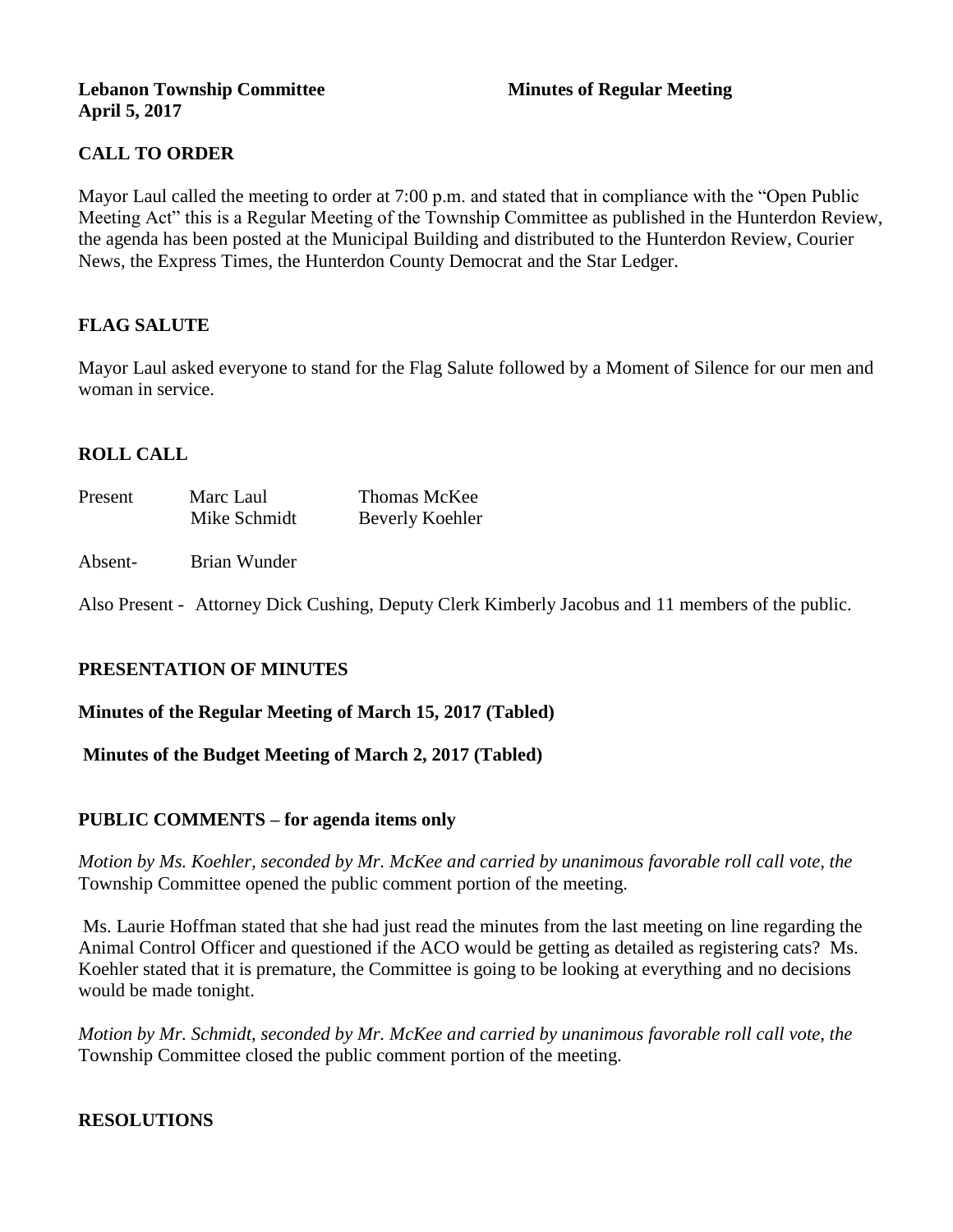LTCM 04/5/2017 Page 2 of 10

#### **Resolution No. 39-2017 - Committee Salaries**

*Motion by Mr. Schmidt, seconded by Mr. McKee and carried by unanimous favorable roll call vote, the* Township Committee approved Resolution No. 39-2017 as written below.

#### **TOWNSHIP OF LEBANON HUNTERDON COUNTY, NEW JERSEY RESOLUTION NO. 39-2017**

RESOLVED, BY THE Township of Lebanon, County of Hunterdon, State of New Jersey fixing the Compensation and Salaries of certain officials of the Township.

NOW THEREFORE BE IT RESOLVED, by the Township Committee of the Township of Lebanon that this Resolution be known as the 2017 Committee Salary Resolution and the annual salaries

of the following officials be set forth hereafter:

| SECTION A: | 2017     |
|------------|----------|
| Mayor      | 5,000.00 |
| Committee  | 4,000.00 |

#### **Resolution No. 40-2017 – Purchase of a Portion of 661 Woodglen Road**

*Motion by Mr. Schmidt, seconded by Mr. McKee and carried by unanimous favorable roll call vote, the* Township Committee approved Resolution No. 40-2017 as written below.

#### **TOWNSHIP OF LEBANON HUNTERDON COUNTY, NEW JERSEY RESOLUTION NO. 40-2017**

#### **RESOLUTION AUTHORIZING EXECUTION OF AGREEMENT OF SALE FOR PORTION OF 661 WOODGLEN ROAD (BLOCK 36, LOT 17)**

**WHEREAS**, the Township of Lebanon (the "Township") wishes to acquire approximately 2 acres of land that is a portion of property designated as Block 36, Lot 17 on the Township Tax Map, located at 661 Woodglen Road; and

**WHEREAS**, the portion of the property sought to be acquired is triangular in shape and adjacent to other publicly owned land, specifically land jointly owned by the Township and the New Jersey Water Supply Authority and land known as the Hunterdon County Park Miquin Woods;

**WHEREAS**, the Property offers attractive recreational uses and environmental preservation benefits; including trail connectivity, water quality and supply protection, and habitat conservation; and

**WHEREAS**, Lebanon Township has dedicated fund balances from previously collected Open Space taxes that can be used to purchase this property; and

**WHEREAS,** the New Jersey Water Supply Authority will reimburse the Township for certain soft costs associated with the closing of the sale; and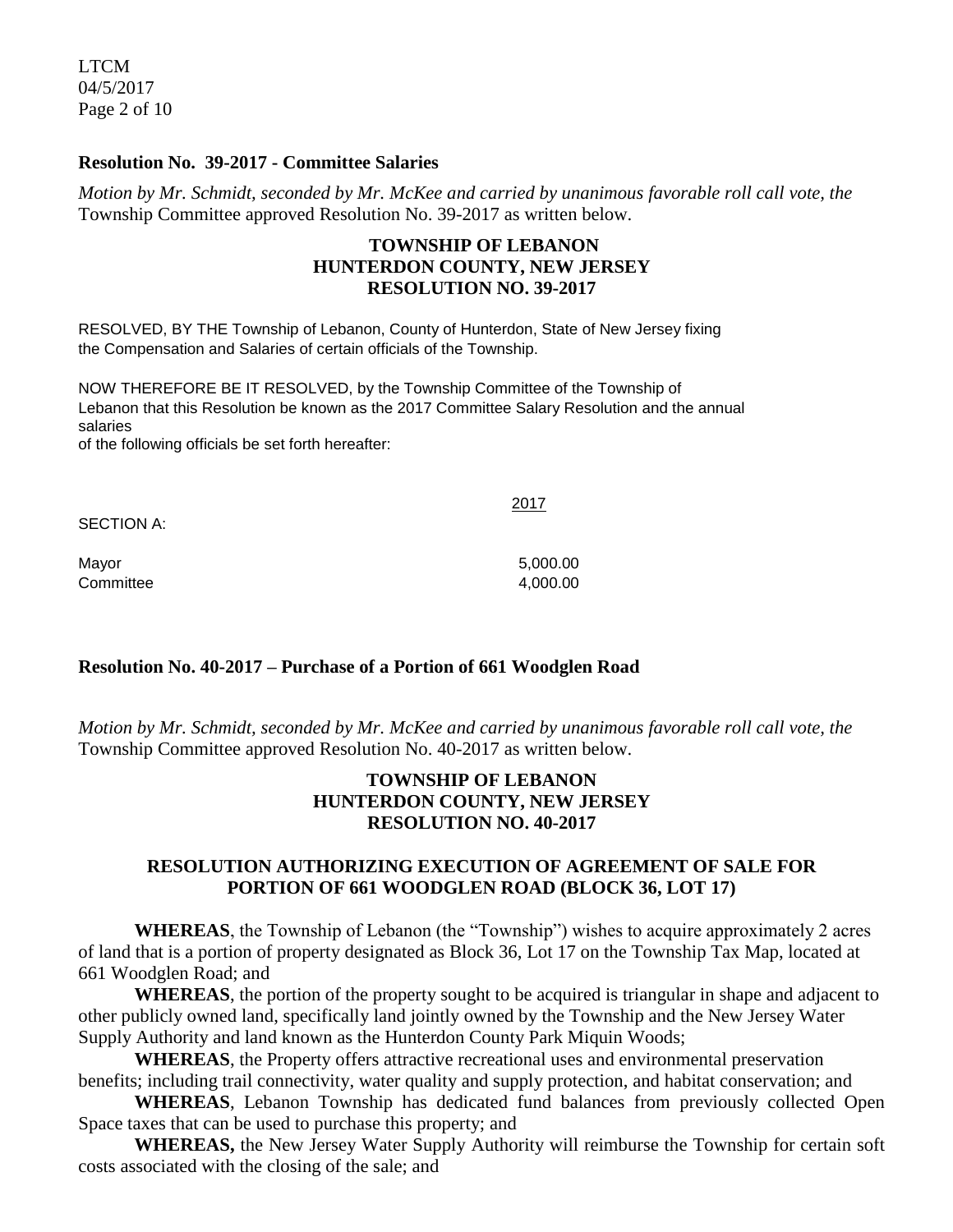LTCM 04/5/2017 Page 3 of 10

**WHEREAS,** the form of agreement attached hereto will be reviewed by the seller's attorney so there may be some technical language changes to the form of the agreement, but not to the material terms.

**NOW, THEREFORE, BE IT RESOLVED** that the Mayor and Committee of the Township of Lebanon, County of Hunterdon, State of New Jersey, hereby authorizes the execution of an Agreement of Sale to acquire a portion of the property designated as Block 36, Lot 17 on the Township Tax Map, located at 661 Woodglen Road pursuant to an Agreement of Sale in similar form as attached hereto, subject to final review of the Township Attorney and a Committee person designated by the Mayor.

**BE IT IS FURTHER RESOLVED** that counsel and all other appropriate Township officials and personnel are authorized to prepare any and all related documents and perform all tasks, which will effectuate the purposes of this Resolution.

#### **OLD BUSINESS**

#### **Cellco Partnership d/b/a Verizon Wireless**

Attorney Greg Meese was present to represent Cellco Partnership d/b/a Verizon Wireless. The Committee had been provided with an exhibit with all the proposed node locations and photograph of a typical node. He had also previously provided the Committee with the Tewksbury Township Resolution and the County Resolution. The Committee had also been provided the First Energy rules with respect to equipment on the poles. Attorney Meese stated there are updated rules about nodes being on poles. If there is a preference for equipment to be on the pole opposed to it being on the ground, it may be possible with a new pole set. Rather than using JCP&L poles, depending on location, there could be a new Century Link or SQF pole installed. It would be a pole similar in size and looks like the typical wood pole. The equipment could be attached to the pole and would not be on the ground.

Mr. McKee stated that with the technology changes and advances, does the infrastructure get removed when it is no longer operable? Attorney Meese stated that this would be in the resolution that the equipment would be removed if it is not used after a period of time, about 6 to 9 months. The applicant has to remove it at their cost and expense to restore the right-of-way.

Attorney Cushing asked Attorney Meese if there was a "shot clock" running from his standpoint? Attorney Meese stated probably and Attorney Cushing asked how many days? Attorney Meese stated that it was 150 from the original instillation request but he agreed that they would waive it. Attorney Meese will be preparing the resolution with the changes they discussed.

## **Green Acres Application – Open Space Recreation Plan Update**

Mr. Schmidt stated that in February, the Township applied for a Green Acres-Planning Incentive Grant and it was deemed complete with one deliverable, which is for the Township's Open Space & Recreation Plan, an element of the Master Plan which dates from 2002, to go through an update procedure by the end of the year. This request will be sent to the Planning Board for review.

*Motion by Mr. Schmidt, seconded by Mr. McKee and carried by unanimous favorable roll call vote, the* Township Committee requests that the Planning Board update the Open Space & Recreation Plan by the end of the year in conformance with the Green Acres application.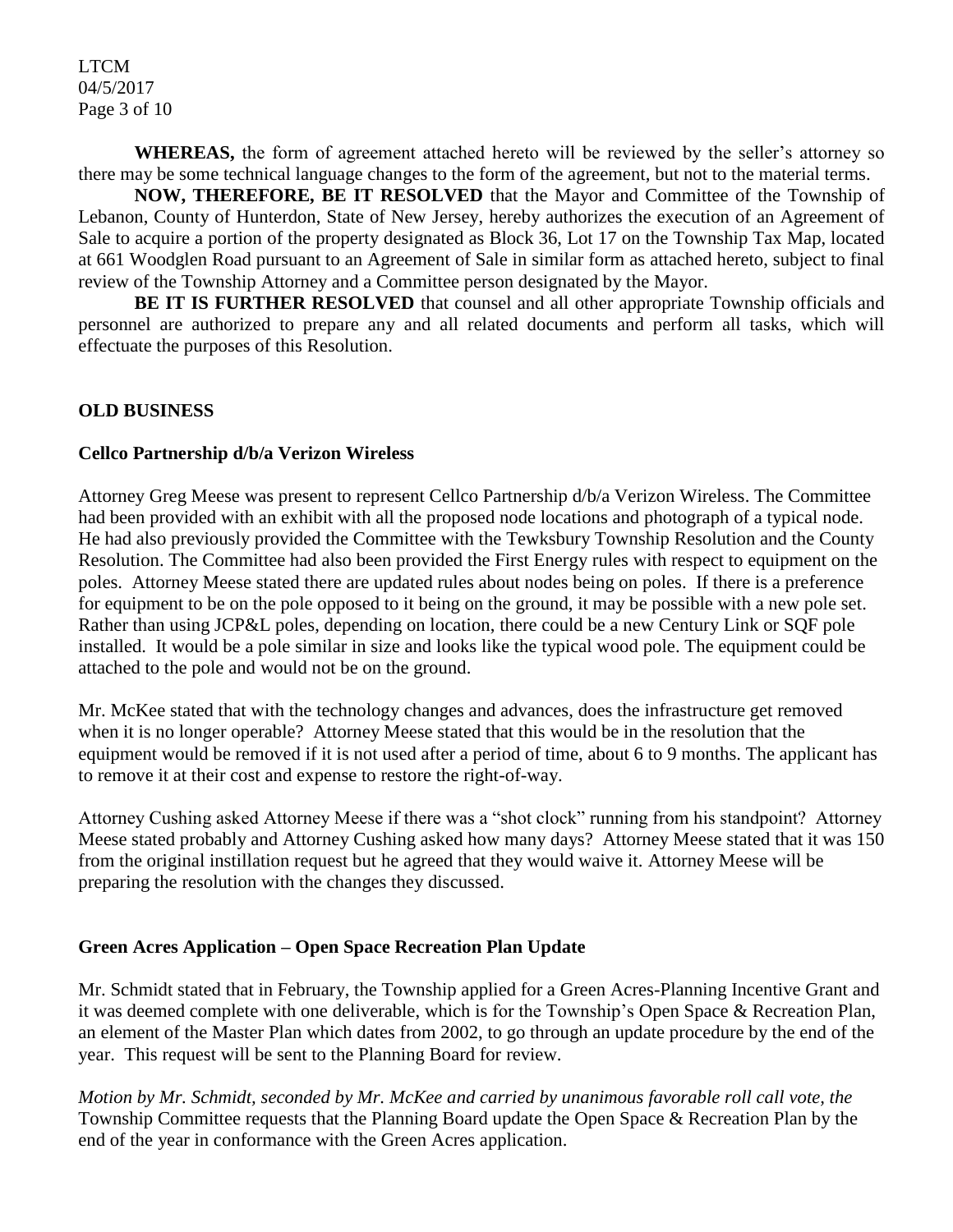#### LTCM 04/5/2017 Page 4 of 10

#### **Museum Addition Bid**

Ms. Koehler asked it the septic was part of the bid. Mr. Schmidt stated no, that once this contract is in motion, then they will accept proposals for the septic. The septic is going to be under the bid threshold**.** 

Mr. Schmidt asked Attorney Cushing, when Attorney St. Angelo prepared the bid package for the Museum addition, what number of requirements are required by State law and what additional protection may have been put in for the Township? Mr. Schmidt understood that for a project with a value over \$100,000 a performance bond is mandatory, under \$100,000 the Committee can decide if they want a Performance Bond. Mr. Schmidt discussed with Attorney St. Angelo and the architect about using a payment schedule rather than a performance bond to protect the Township. Mr. Schmidt stated that he had 2 reasons for asking that, #1 a performance bond significantly increases the cost to the bidder and #2 a lot of contractors who would put on a small addition of this scale often times do not have themselves legally set up as an entity that can pledge equity towards a project. The performance bond is meant to protect the Township in that the Township retains a contractor who starts the work and then goes bust and leaves the Township holding the bag after the Township has paid for some work and now the Township has costs. If the Township has a well monitored payment plan to the contractor, ex: 15% when footing and excavating is done, another 15% when the masonry wall is up and we get building official approval, the Township would know the exposure if the contractor left midway through. The Township wouldn't have paid for work that wasn't done, work that has been done is inspected and approved and would be paid for it. Mr. Schmidt asked if this is something that can be put into the bid proposal instead of a performance bond to protect the Township.

Attorney Cushing stated that it could be done, he would prefer a performance bond. The performance bond does 2 things, protects the Township and it protects the subs on the job. There is a thing called a Mechanic's Lien, available for subs on the job and the performance bond contains provision where it guarantees the subs will be paid. It's always a concern if a contractor is not paying the sub then there is a lien on whatever the balance is due on the contract. From a lawyer's standpoint, the thing to tell the Township to do is to try to get a performance bond, but it is a business decision from the Township's standpoint. An alternate to consider would be a price with a performance bond and a price without, then you could look at the exact cost of the performance bond and if they can't get one, they just put in their proposal that they can't get a performance bond. At least the Township would know from the bids and could price the risk that the Township would be taking by not getting a performance bond.

The issue date for the bid packets is April 5 and the pre-conference walk through will be May 8, bid opening on May 17 and a special meeting on May 25 to award the bid.

#### **Fire Chief's Vehicle Bid**

Mayor Laul stated that the Committee went through the Fire Chief's Tahoe bid packet as well as Fire Chief Crampton. This bid is only for the accessary items for the vehicle. There was discussion about the title of the bid being for a 2016 or newer Chevy Tahoe when it is for modifications to a Chevy Tahoe. Attorney Cushing will change the bid to read, Modification to a 2017 Chevrolet Tahoe- 4 door, 4 wheel drive chassis and accessories and change the dates. The Chief will work with the Clerk regarding distribution of the bid packets. Attorney Cushing will have the updated bid information to the Clerk by Monday morning for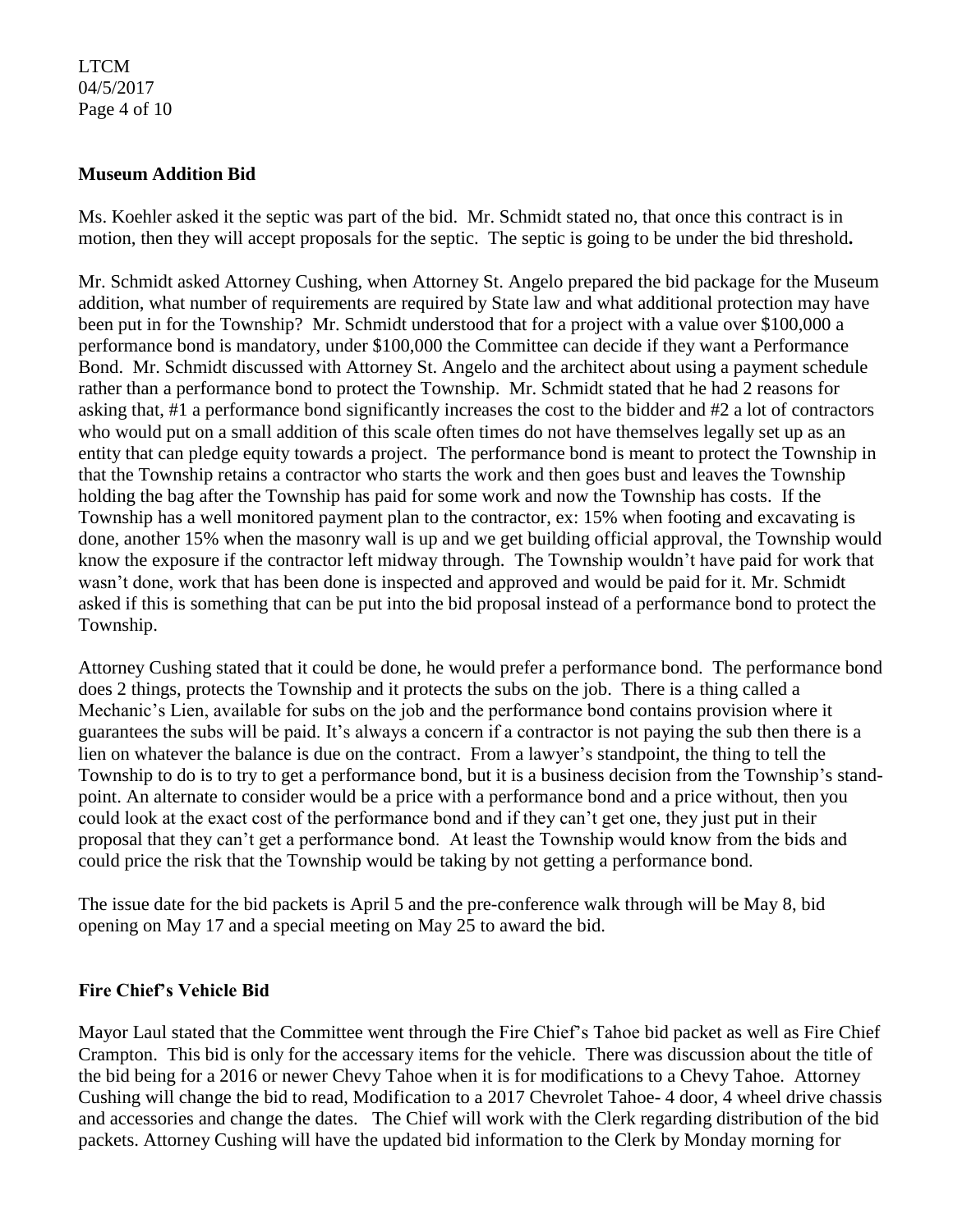LTCM 04/5/2017 Page 5 of 10

advertising on April 12, packets will be available April 11, bid opening on April 26 and awarding of the bid at the May 3rd meeting.

*Motion by Mr. Schmidt, seconded by Ms. Koehler and carried by unanimous favorable roll call vote, the* Township Committee approved the Fire Chief's Vehicle Bid with changes.

## **Fire Department Station 3 Lease Agreement**

Mayor Laul asked Chief Crampton if he had reviewed the Lease Agreement. The Chief stated that is was satisfactory. But after thinking about it he has concerns regarding town functions, where different groups will be able to use it for free. He stated that the Fire Company would like a separate rental agreement in case there was some kind of damage so that the Township would be responsible. Ordinarily they would have a security deposit that would cover any of these damages. They want damages covered that are not the normal wear and tear items.

Attorney Cushing stated that under Section 8 there's a list of tenant's maintenance and repair, they are normal maintenance items. It states for landlord repairs that they shall maintain and make any necessary repairs and replacements to the following vital facilities such as heating, plumbing, electrical system, exterior properties such as, windows, roof and siding. The Chief was referring to items inside the building that may be damaged during a "Township" rental that the Fire Department would be responsible for repairing. Attorney Cushing stated that the Township could do an in-house agreement. Discussion continued and Mr. Schmidt brought up that is was broader than just Township groups. On page 3, 5b. the agreement states that groups or committees from the township or surrounding areas where the organizations, groups or committees provides community services to Lebanon Township or its residents. Mr. Schmidt feels that it would mean Boy Scout and Girl Scout and other community groups outside the Township.

Attorney Cushing asked the Committee if they wanted the free access limited to entities affiliated to the Township. Attorney Cushing stated the language as such, Tenant agrees to give reasonable access to the Township, its agencies. Commissions, Committees, Boards or other affiliates organizations designated by the Township. The rest of the line in the lease agreement will be stricken.

*Motion by Mr. McKee, seconded by Ms. Koehler and carried by unanimous favorable roll call vote, the* Township Committee approved the Fire Department Station 3 Lease Agreement with changes as noted.

## **Fire Department Hall Rental Agreement**

There was discussion regarding the occupancy limit and getting a Life Hazard Permit. It is up to the renter to get the permit as stated in section #6.

Attorney Cushing will add to the rental agreement: If lessee is to have occupancy in excess of 99 people (including staff) lessee must procure a Life Hazard Permit and pay any required fees.

*Motion by Mr. McKee seconded by Ms. Koehler and carried by unanimous favorable roll call vote, the* Township Committee approved the Hall Rental Agreement with the language changes by Attorney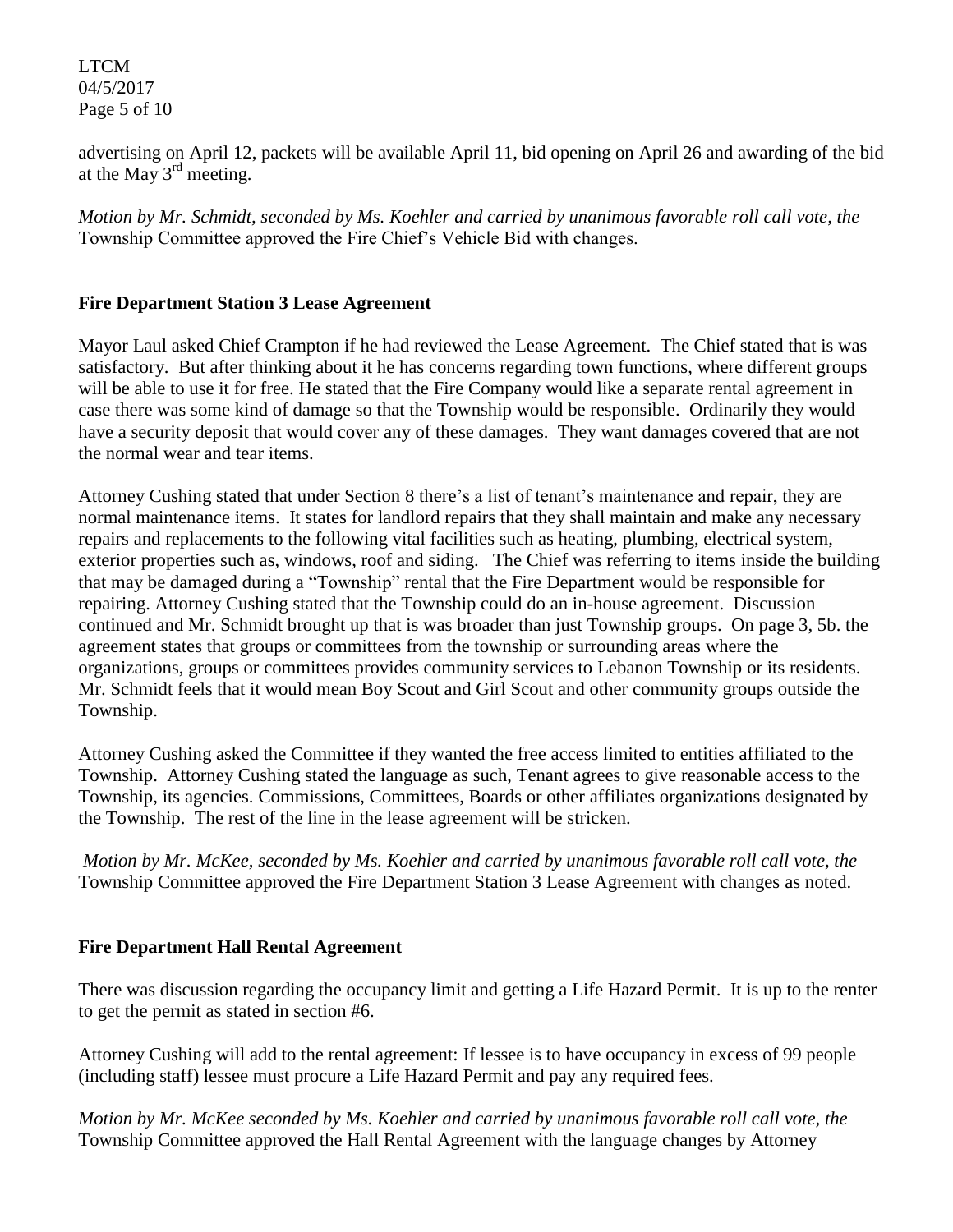LTCM 04/5/2017 Page 6 of 10

Cushing. Attorney Cushing is also going to make sure that the Rental Agreement incorporates the Hall Rental conditions as part of the Rental Agreement

#### **Assessor Position**

The Township's Assessor is retiring. The Township may be interested in a Shared Service with Readington Township. The Assessor would be Readington Township's employee so that it is a full time position. Mayor Laul feels that it is an option. Currently our Assessor works 2 days. There is the possibility of the new Assessor working here one day a week with some sort of support staff for non-clerical work.

*Motion by Mr. Schmidt, seconded by Mr. McKee and carried by unanimous favorable roll call vote, the* Township Committee approved advertising with Readington Township for a Shared Service Assessor.

#### **Fire Official Position**

Mayor Laul stated that he was looking for dates to do interviews for the Fire Official's position**.** The Committee decided to do the interviews on April 18 and 20 at 6 pm, 45 minutes apart. The Clerk will advertise for the special meetings.

#### **Animal Control Update**

The sub-committee for the Animal Control Officer has completed 6 interviews and decided on 2 candidates. Ms. Koehler asked the Mayor if the Committee wanted to do any interviews and Mayor Laul stated that the Committee twould read the recommendations for the sub-committee and decide if there was a need for second interview.

#### **Township Volunteer Picnic**

The Township Volunteer Picnic will be June 10. The invitations will go out on May 1.

#### **Group Accident Coverage - Township Volunteers and Jr. Police Academy Attendees**

The Committee had discussed at some point getting secondary insurance coverage to cover up to 75 volunteers while doing volunteer events. They also were looking for insurance for the Jr. Police Academy being held this June. They received 2 proposals one from Bollinger and the other from AIG. They decided to go with the Bollinger proposal at \$350 for each of the plans.

*Motion by Mr. McKee, seconded by Mr. Schmidt and carried by unanimous favorable roll call vote, the* Township Committee approved the purchase of Group Accident Insurance from Bollinger for Township Volunteers up to 75 and the Jr. Police Academy for 20 participants at a cost of \$350 each.

#### **Hagedorn Psychiatric Hospital – East Hall Proposed Lease**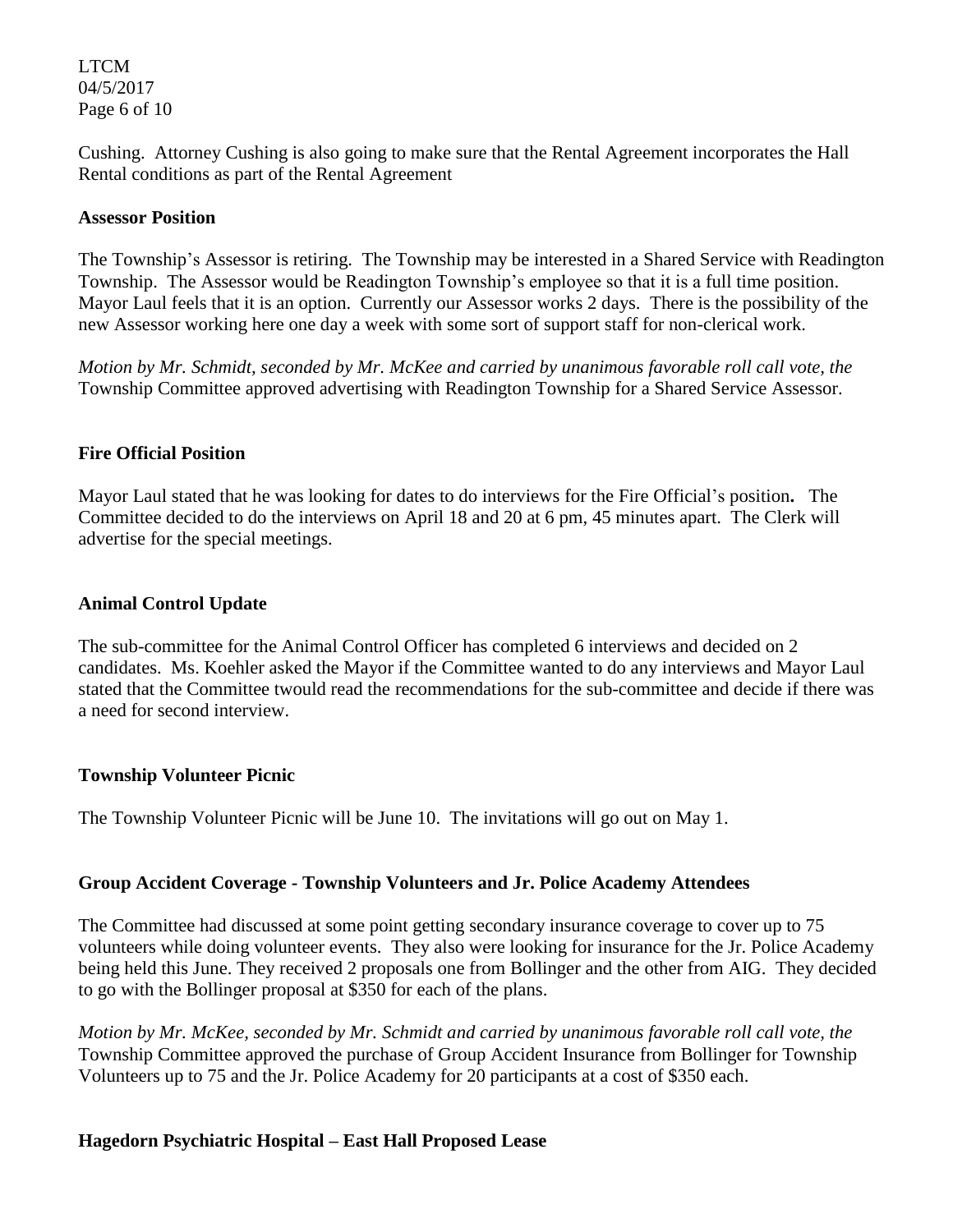LTCM 04/5/2017 Page 7 of 10

Mayor Laul stated that Mr. Wunder had sent a letter last week to Mr. Tigue, Assistant Deputy Director regarding Hagedorn asking for more information. The Township has not heard back from him yet.

#### **Police Speed Study for Ordinance to Establish Residential Speed Limit**

Mayor Laul asked Chief Gale for an update regarding the establishing of a residential speed limit. Chief Gale stated that all the Township needs to do for a resolution or ordinance for a Residential Speed Limit is notify any adjoining municipalities where there are roads common. The Township has roads in common with Clinton Township and Hampton Borough and fortunately for the Township, they are already posted so there is no input on their behalf as far as what the Township want to do with the speed limit, all that has to be done is simply a notice that the Township is doing it.

Chief Gale will meet with Engineer Risse and give him the data that he has and all that Engineer Risse has to do is draft a letter and send it to the Department of Transportation. This is being done to increase the safety in the Township and that there is no impact on traffic and there is no commercial traffic impacted as far as restricting roads with weighs limits.

*Motion by Ms. Koehler, seconded by Mr. McKee and carried by unanimous favorable roll call vote, the* Township Committee approved Chief Gale to work with Engineer Risse to draft a letter for the D.O.T.

## **NEW BUSINESS**

## **Raffle License Application – NJ Center for Tourette Syndrome and Associated Disorders, Inc.**

*Motion by Mr. McKee, seconded by Mr. Schmidt and carried by favorable roll call vote, the Township*  Committee approved the raffle license application for the NJ Center for Tourette Syndrome and Associated Disorders, Inc. Approve: Laul, Schmidt, McKee Abstain: Koehler

# **Raritan Headwaters Association Request – 27th Watershed-wide Annual Stream Cleanup**

The Raritan Headwaters Association requested a donation to support them in their clean communities' water clean-up day, April 22. The Township had donated to them last year, they had "forgotten" to request from us this year and already had the t-shirts made saying that the Township was a supporter.

*Motion by Mr. Schmidt, seconded by Ms. Koehler and carried by unanimous favorable roll call vote, the* Township Committee approved the donation of \$300 to the Raritan Headwaters Association.

## **PRESENTATION OF VOUCHERS**

Committee Members provided a description of vouchers exceeding \$1000.00.

*Motion by Ms. Koehler, seconded by Mr. Schmidt and carried by unanimous favorable roll call vote*, *the*  Township Committee approved the bill list in the amount of \$26,431.78.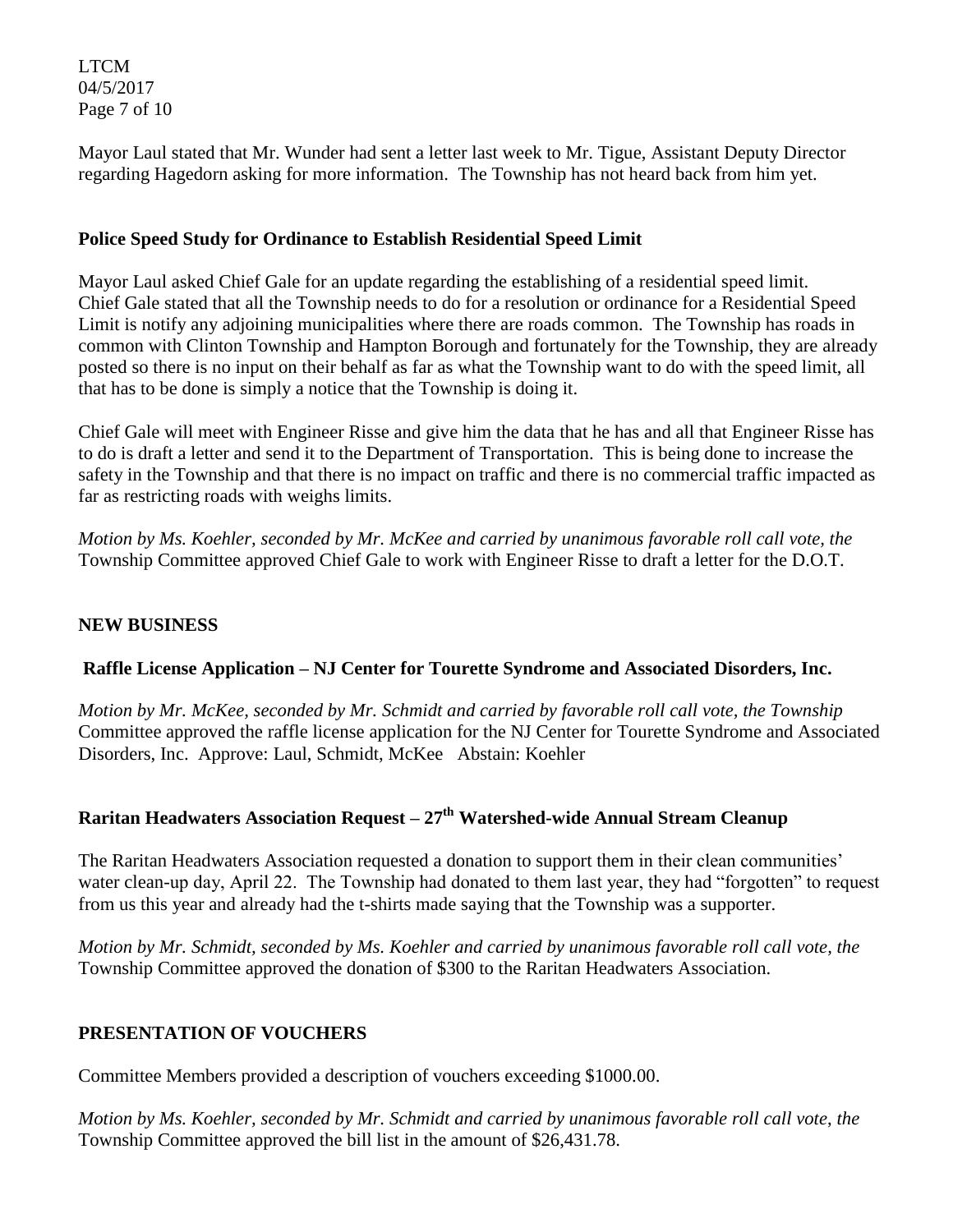LTCM 04/5/2017 Page 8 of 10

#### **CORRESPONDENCE**

Township Historian's January 5, 2017 Meeting Minutes

#### **PUBLIC COMMENTS**

*Motion by Mr. McKee seconded by Mr. Schmidt and carried by unanimous favorable roll call vote, the*  Township Committee opened the Public Comment portion of the meeting.

Ms. Julie Weldon, Lebanon Township PTA, explained to the Committee that the PTA is having a Spring Carnival in the Park and asked the Township Committee if they would waive the fee for the Fire Permit as well as the fees for the Temporary Food Handling Licenses for the vendors that will be attending the event on May 7th.

*Motion by Mr. Schmidt seconded by Ms. Koehler and carried by unanimous favorable roll call vote, the*  Township Committee approved the group Temporary Food Handling License and waived the fee as well as the Fire Inspection Permit fee.

Mr. Ron Milkowski, Rocky Run Road, stated that the nodes were going to be on the poles and it's changed completely since Verizon first came here. He also stated that the Committee is not going to be here forever but the property owner will be. He feels the home owner really should be involved with whatever is going on, on their property. Regarding the Museum bid, he thinks that the Township Committee should set-up a sub-committee to handle it. When there is the pre-construction meeting, make bidders aware that there is no fees for permits, but they still have to get the permits. He wants the Committee to make sure there is a certificate of insurance when the contractors bid on the project. He also stated regarding the rental of Fire State #3, he feels that the burden is being put on the Fire department with the no-fee rentals. There should be a deposit even for the non-paying groups.

*Motion by Ms. Koehler seconded by Mr. Schmidt and carried by unanimous favorable roll call vote, the*  Township Committee closed the Public Comment portion of the meeting.

## **EXECUTIVE SESSION**

**Resolution No. 41-2017**

*Motion by Mr. Schmidt seconded by Mr. McKee and carried by unanimous favorable roll call vote, the* Township Committee approved Resolution No. 41-2017 and convened in executive session at 9:56 p.m.

#### **TOWNSHIP OF LEBANON COUNTY OF HUNTERDON STATE OF NEW JERSEY RESOLUTION NO. 41-2017**

## **RESOLUTION AUTHORIZING EXECUTIVE SESSION**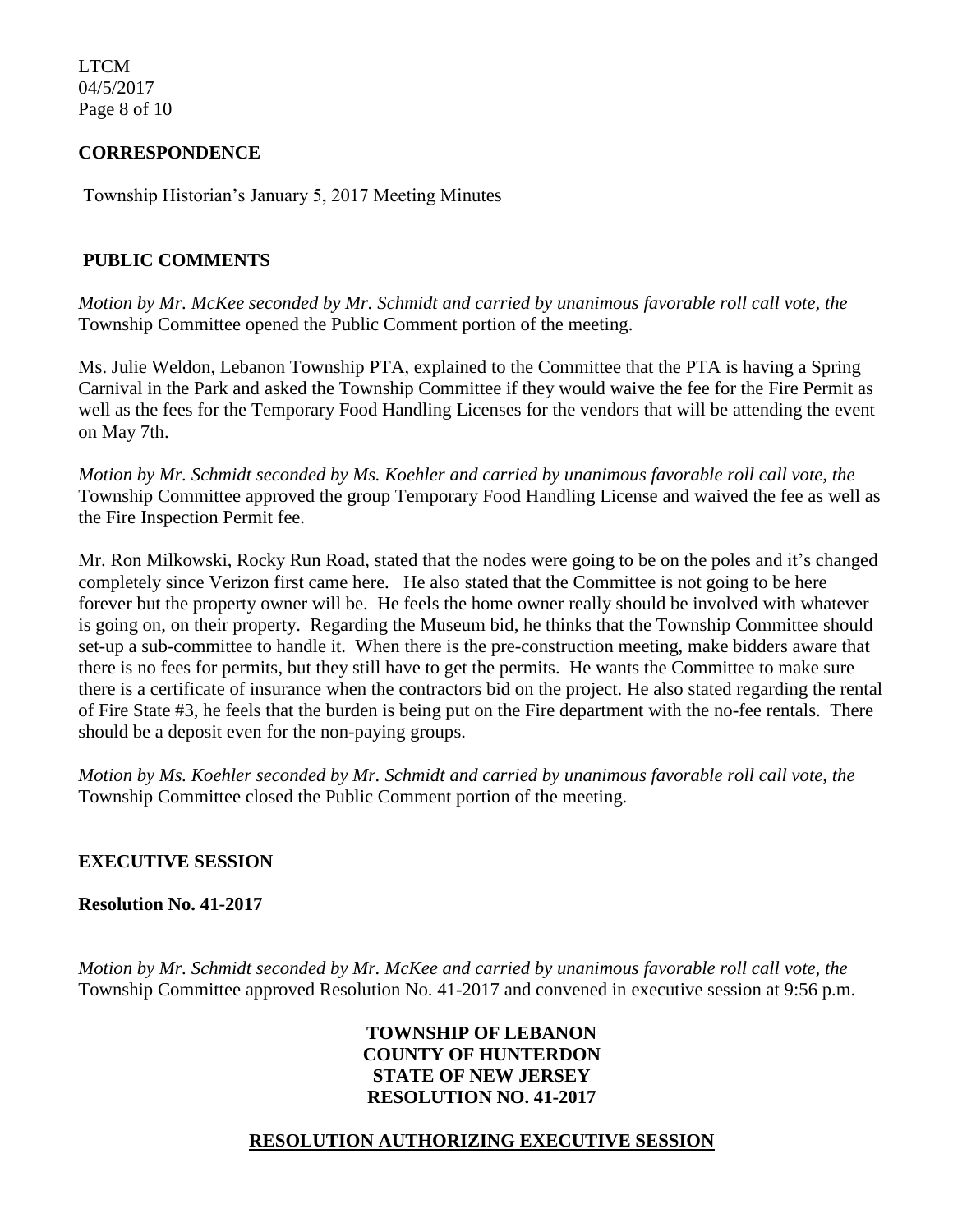LTCM 04/5/2017 Page 9 of 10

**WHEREAS**, the Open Public Meetings Act; *N.J.S.A.* 10:4-6 *et seq*., declares it to be the public policy of the State to insure the right of citizens to have adequate advance notice of and the right to attend meetings of public bodies at which business affecting the public is discussed or acted upon; and

**WHEREAS**, the Open Public Meetings Act also recognizes exceptions to the right of the public to attend portions of such meetings; and

**WHEREAS**, the Mayor and Committee find it necessary to conduct an executive session closed to the public as permitted by the *N.J.S.A*. 40:4-12; and

**WHEREAS**, the Mayor and Committee will reconvene in public session at the conclusion of the executive session;

**NOW, THEREFORE, BE IT RESOLVED** by the Mayor and Committee of the Township of Lebanon, County of Hunterdon, State of New Jersey that they will conduct an executive session to discuss the following topic(s) as permitted by *N.J.S.A*. 40:4-12:

 $\qquad \qquad$  );

\_\_\_\_\_\_A matter which Federal Law, State Statute or Rule of Court requires be kept confidential or excluded from discussion in public (Provision relied upon:

\_\_\_\_\_\_A matter where the release of information would impair a right to receive funds from the federal government;

A matter whose disclosure would constitute an unwarranted invasion of individual privacy;

 $\underline{X}$  A collective bargaining agreement, or the terms and conditions thereof (Specify contract:  $\underline{X}$  $CWA$  );

\_\_\_\_\_\_A matter involving the purpose, lease or acquisition of real property with public funds, the setting of bank rates or investment of public funds where it could adversely affect the public interest if discussion of such matters were disclosed; Real Estate Acquisitions

\_\_\_\_\_\_Tactics and techniques utilized in protecting the safety and property of the public provided that their disclosure could impair such protection;

\_\_\_\_\_\_Investigations of violations or possible violations of the law;

\_\_\_\_\_\_Pending or anticipated litigation or contract negotiation in which the public body is or may become a party; (The general nature of the litigation or contract negotiations is: The public disclosure of such information at this time would have a potentially negative impact on the

municipality's position in the litigation or negotiation; therefore this information will be withheld until such time as the matter is concluded or the potential for negative impact no longer exists.)

\_\_\_\_\_\_Matters falling within the attorney-client privilege, to the extent that confidentiality is required in order for the attorney to exercise his or her ethical duties as a lawyer; (The general nature of the matter is: Personnel-Police, and COAH OR the public disclosure of such  $OR$ information at this time would have a potentially negative impact on the municipality's position with respect to the matter being discussed; therefore this information will be withheld until such time as the matter is concluded or the potential for negative impact no longer exists.*)*;

\_\_**\_\_\_**Matters involving the employment, appointment, termination of employment, terms and conditions of employment, evaluation of the performance, promotion or disciplining of any specific prospective or current public officer or employee of the public body, where all individual employees or appointees whose